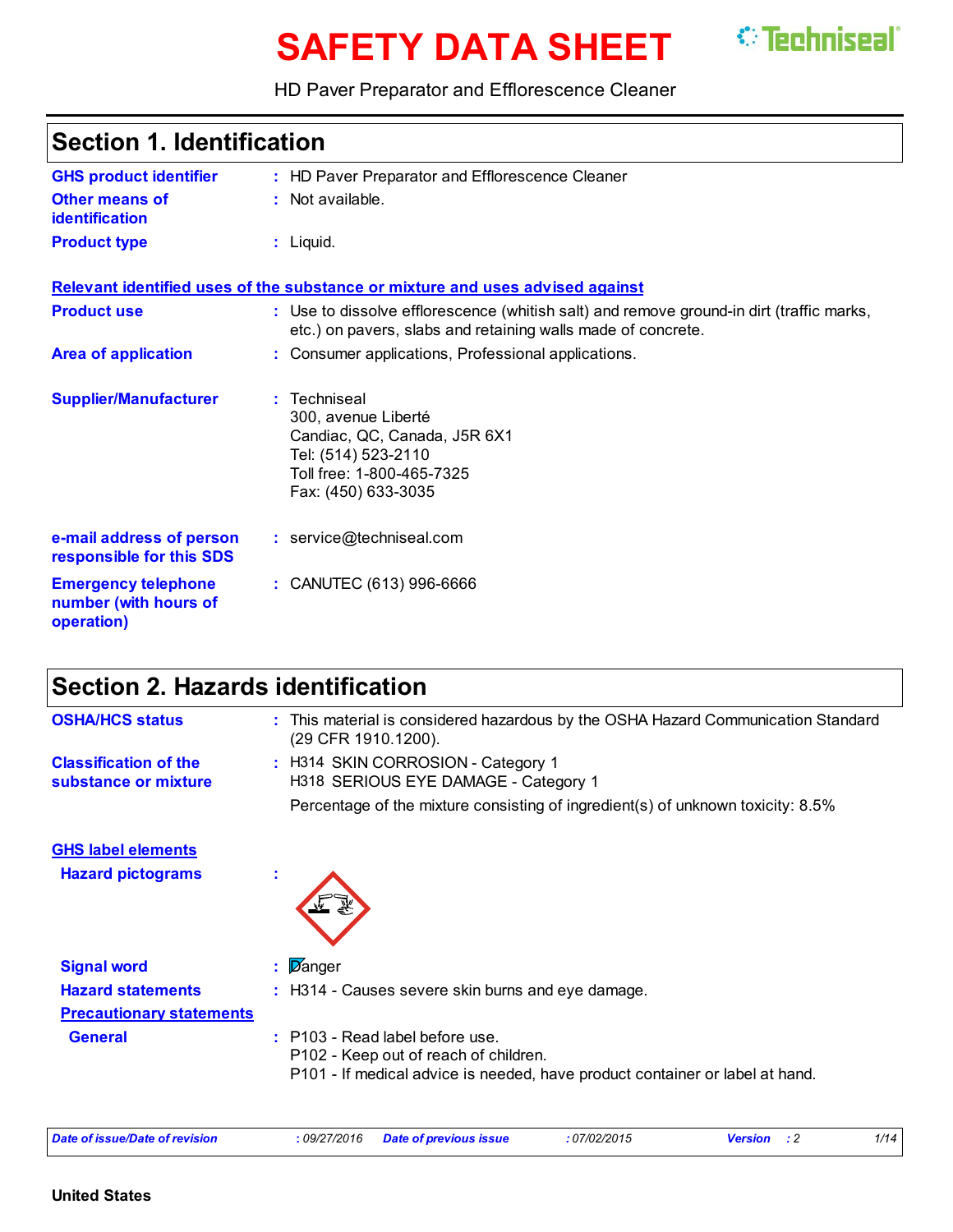## **Section 2. Hazards identification**

| <b>Prevention</b>                          | : P280 - Wear protective gloves. Wear eye or face protection. Wear protective clothing.<br>P264 - Wash hands thoroughly after handling.                                                                                                                                                                                                                                                                                                                                                                                                                                                                                                                                                                                                                 |
|--------------------------------------------|---------------------------------------------------------------------------------------------------------------------------------------------------------------------------------------------------------------------------------------------------------------------------------------------------------------------------------------------------------------------------------------------------------------------------------------------------------------------------------------------------------------------------------------------------------------------------------------------------------------------------------------------------------------------------------------------------------------------------------------------------------|
| <b>Response</b>                            | : P304 + P340 + P310 - IF INHALED: Remove person to fresh air and keep comfortable<br>for breathing. Immediately call a POISON CENTER or physician.<br>P301 + P310 + P330 + P331 - IF SWALLOWED: Immediately call a POISON<br>CENTER or physician. Rinse mouth. Do NOT induce vomiting.<br>P303 + P361 + P353 + P363 + P310 - IF ON SKIN (or hair): Take off immediately all<br>contaminated clothing. Rinse skin with water or shower. Wash contaminated clothing<br>before reuse. Immediately call a POISON CENTER or physician.<br>P305 + P351 + P338 + P310 - IF IN EYES: Rinse cautiously with water for several<br>minutes. Remove contact lenses, if present and easy to do. Continue rinsing.<br>Immediately call a POISON CENTER or physician. |
| <b>Storage</b>                             | $:$ P405 - Store locked up.                                                                                                                                                                                                                                                                                                                                                                                                                                                                                                                                                                                                                                                                                                                             |
| <b>Disposal</b>                            | : P501 - Dispose of contents and container in accordance with all local, regional,<br>national and international regulations.                                                                                                                                                                                                                                                                                                                                                                                                                                                                                                                                                                                                                           |
| <b>Supplemental label</b><br>elements      | : Do not taste or swallow. Wash thoroughly after handling.                                                                                                                                                                                                                                                                                                                                                                                                                                                                                                                                                                                                                                                                                              |
| <b>Hazards not otherwise</b><br>classified | : Causes severe digestive tract burns.                                                                                                                                                                                                                                                                                                                                                                                                                                                                                                                                                                                                                                                                                                                  |

## **Section 3. Composition/information on ingredients**

| <b>Substance/mixture</b>                | $:$ Mixture        |
|-----------------------------------------|--------------------|
| Other means of<br><b>identification</b> | $:$ Not available. |

#### **CAS number/other identifiers**

| <b>CAS number</b> | Not applicable. |
|-------------------|-----------------|
|                   |                 |

| <b>Product code</b> | Not available. |
|---------------------|----------------|
|                     |                |

| <b>Ingredient name</b>           | <b>Other names</b> | $\frac{9}{6}$ | <b>CAS number</b> |
|----------------------------------|--------------------|---------------|-------------------|
| <b>Phosphoric acid, solution</b> |                    | I≥10 - ≤25    | 7664-38-2         |
| Initric acid                     |                    | ≤10           | 17697-37-2        |
| I sulphamidic acid               |                    | ≤5            | 5329-14-6         |

Any concentration shown as a range is to protect confidentiality or is due to batch variation.

**There are no additional ingredients present which, within the current knowledge of the supplier and in the concentrations applicable, are classified as hazardous to health and hence require reporting in this section.**

### **Section 4. First aid measures**

|  | <b>Description of necessary first aid measures</b> |  |
|--|----------------------------------------------------|--|
|  |                                                    |  |

**Eye contact :**

: Get medical attention immediately. Call a poison center or physician. Immediately flush eyes with plenty of water, occasionally lifting the upper and lower eyelids. Check for and remove any contact lenses. Continue to rinse for at least 10 minutes. Chemical burns must be treated promptly by a physician.

*Date of issue/Date of revision* **:** *09/27/2016 Date of previous issue : 07/02/2015 Version : 2 2/14*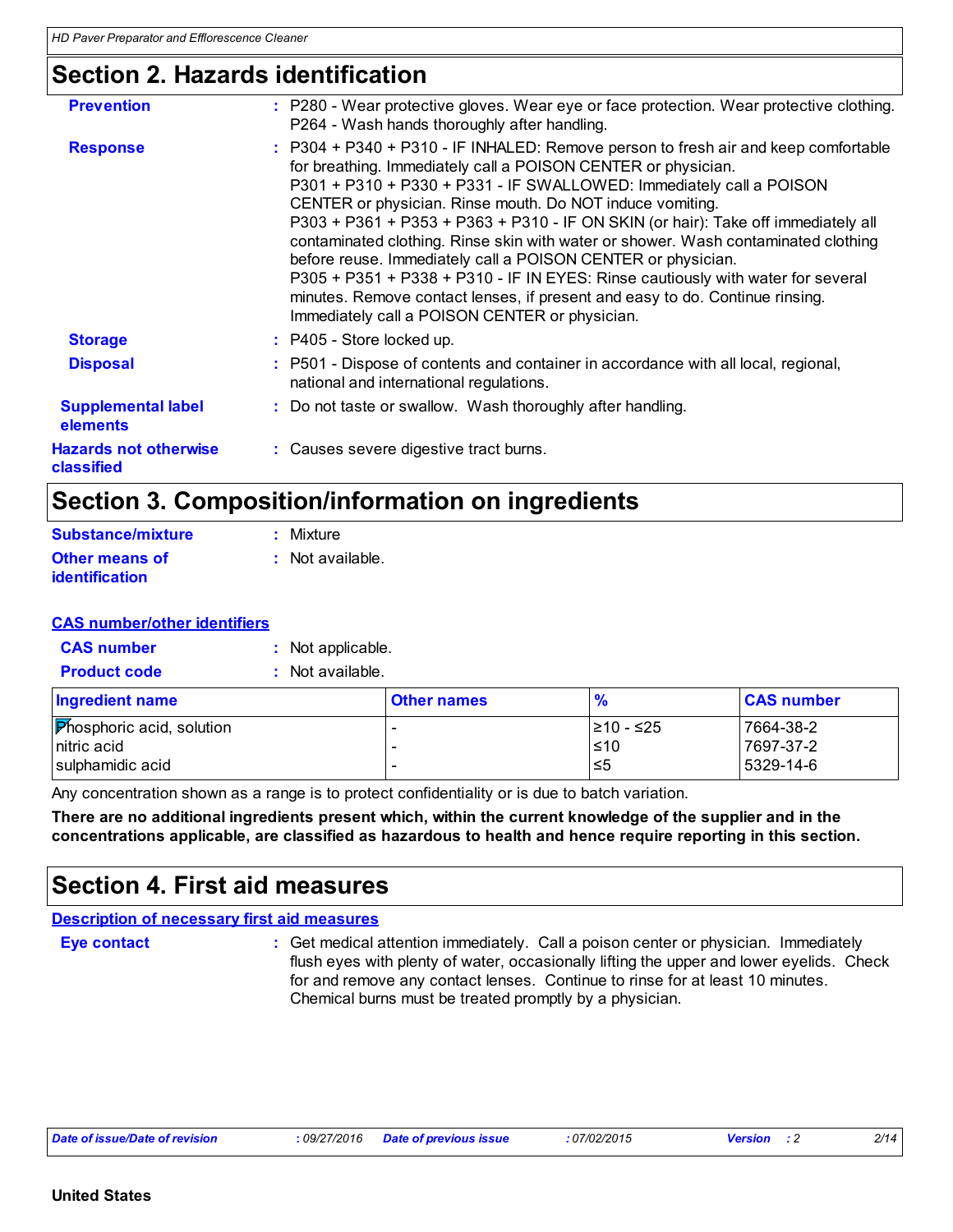## **Section 4. First aid measures**

| <b>Inhalation</b>   | Get medical attention immediately. Call a poison center or physician. Remove victim<br>to fresh air and keep at rest in a position comfortable for breathing. If it is suspected<br>that fumes are still present, the rescuer should wear an appropriate mask or self-<br>contained breathing apparatus. If not breathing, if breathing is irregular or if respiratory<br>arrest occurs, provide artificial respiration or oxygen by trained personnel. It may be<br>dangerous to the person providing aid to give mouth-to-mouth resuscitation. If<br>unconscious, place in recovery position and get medical attention immediately.<br>Maintain an open airway. Loosen tight clothing such as a collar, tie, belt or waistband.<br>In case of inhalation of decomposition products in a fire, symptoms may be delayed.<br>The exposed person may need to be kept under medical surveillance for 48 hours. |
|---------------------|-------------------------------------------------------------------------------------------------------------------------------------------------------------------------------------------------------------------------------------------------------------------------------------------------------------------------------------------------------------------------------------------------------------------------------------------------------------------------------------------------------------------------------------------------------------------------------------------------------------------------------------------------------------------------------------------------------------------------------------------------------------------------------------------------------------------------------------------------------------------------------------------------------------|
| <b>Skin contact</b> | : Get medical attention immediately. Call a poison center or physician. Wash<br>contaminated skin with soap and water. Remove contaminated clothing and shoes.<br>Wash contaminated clothing thoroughly with water before removing it, or wear gloves.<br>Continue to rinse for at least 10 minutes. Chemical burns must be treated promptly by<br>a physician. Wash clothing before reuse. Clean shoes thoroughly before reuse.                                                                                                                                                                                                                                                                                                                                                                                                                                                                            |
| <b>Ingestion</b>    | : Get medical attention immediately. Call a poison center or physician. Wash out mouth<br>with water. Remove dentures if any. Remove victim to fresh air and keep at rest in a<br>position comfortable for breathing. If material has been swallowed and the exposed<br>person is conscious, give small quantities of water to drink. Stop if the exposed<br>person feels sick as vomiting may be dangerous. Do not induce vomiting unless<br>directed to do so by medical personnel. If vomiting occurs, the head should be kept<br>low so that vomit does not enter the lungs. Chemical burns must be treated promptly<br>by a physician. Never give anything by mouth to an unconscious person. If<br>unconscious, place in recovery position and get medical attention immediately.<br>Maintain an open airway. Loosen tight clothing such as a collar, tie, belt or waistband.                         |

### **Most important symptoms/effects, acute and delayed**

| <b>Potential acute health effects</b> |                                                                                                                                                                          |
|---------------------------------------|--------------------------------------------------------------------------------------------------------------------------------------------------------------------------|
| <b>Eye contact</b>                    | : Causes serious eye damage.                                                                                                                                             |
| <b>Inhalation</b>                     | No known significant effects or critical hazards.                                                                                                                        |
| <b>Skin contact</b>                   | Causes severe burns.                                                                                                                                                     |
| <b>Ingestion</b>                      | : Severely corrosive to the digestive tract. Causes severe burns.                                                                                                        |
| <b>Over-exposure signs/symptoms</b>   |                                                                                                                                                                          |
| <b>Eye contact</b>                    | : Adverse symptoms may include the following:<br>pain<br>watering<br>redness                                                                                             |
| <b>Inhalation</b>                     | : No specific data.                                                                                                                                                      |
| <b>Skin contact</b>                   | Adverse symptoms may include the following:<br>pain or irritation<br>redness<br>blistering may occur                                                                     |
| <b>Ingestion</b>                      | : Adverse symptoms may include the following:<br>stomach pains                                                                                                           |
|                                       | <b>Indication of immediate medical attention and special treatment needed, if necessary</b>                                                                              |
| <b>Notes to physician</b>             | : In case of inhalation of decomposition products in a fire, symptoms may be delayed.<br>The exposed person may need to be kept under medical surveillance for 48 hours. |
| <b>Specific treatments</b>            | : No specific treatment.                                                                                                                                                 |
| Date of issue/Date of revision        | :09/27/2016<br>$\cdot$ : 2<br>3/14<br><b>Date of previous issue</b><br>:07/02/2015<br><b>Version</b>                                                                     |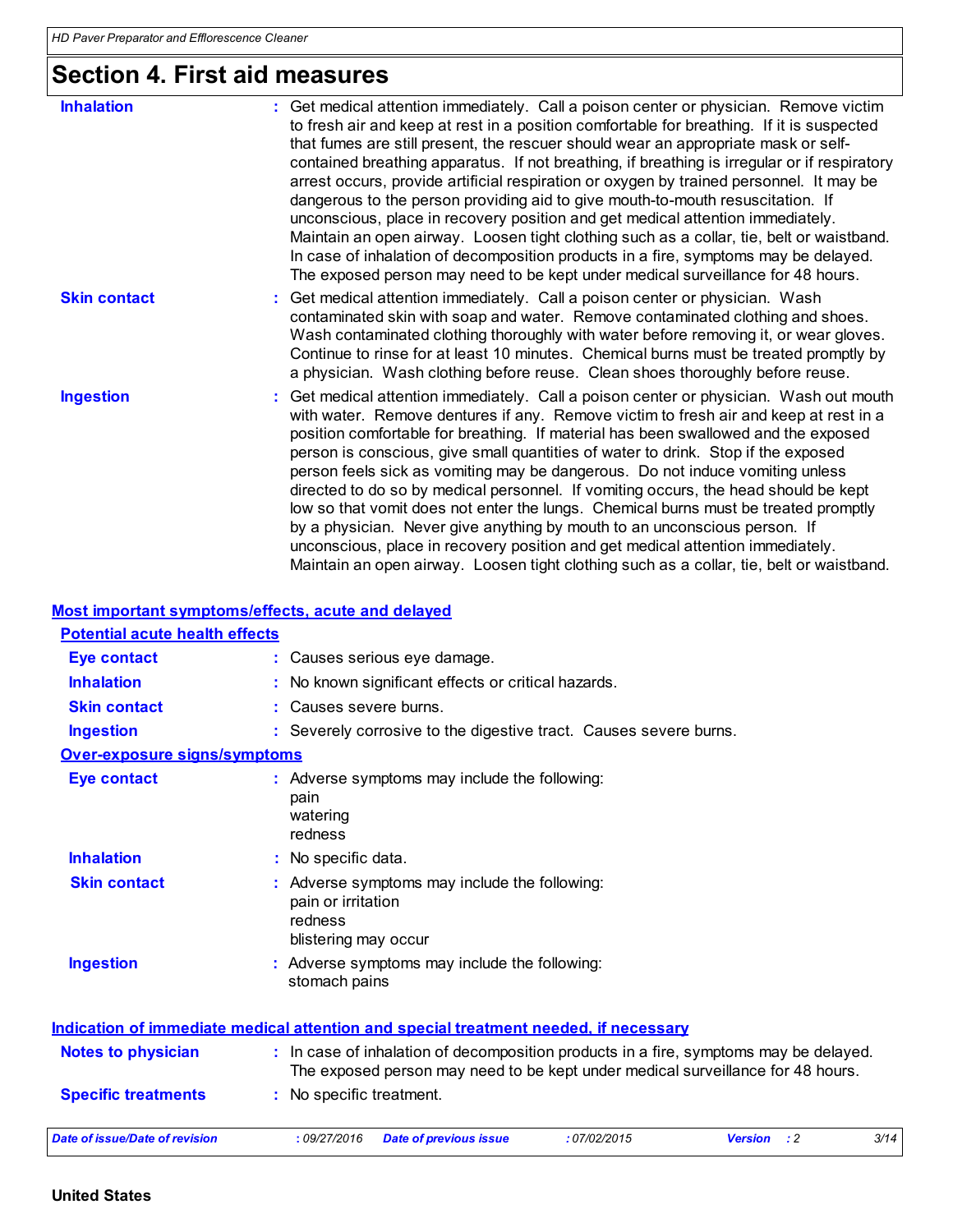## **Section 4. First aid measures**

#### **Protection of first-aiders** : No action shall be taken involving any personal risk or without suitable training. If it is suspected that fumes are still present, the rescuer should wear an appropriate mask or self-contained breathing apparatus. It may be dangerous to the person providing aid to give mouth-to-mouth resuscitation. Wash contaminated clothing thoroughly with water before removing it, or wear gloves.

**See toxicological information (Section 11)**

| <b>Section 5. Fire-fighting measures</b>                 |                                                                                                                                                                                                     |  |
|----------------------------------------------------------|-----------------------------------------------------------------------------------------------------------------------------------------------------------------------------------------------------|--|
| <b>Extinguishing media</b>                               |                                                                                                                                                                                                     |  |
| <b>Suitable extinguishing</b><br>media                   | : Use an extinguishing agent suitable for the surrounding fire.                                                                                                                                     |  |
| <b>Unsuitable extinguishing</b><br>media                 | : Do not use water jet.                                                                                                                                                                             |  |
| <b>Specific hazards arising</b><br>from the chemical     | : In a fire or if heated, a pressure increase will occur and the container may burst.                                                                                                               |  |
| <b>Hazardous thermal</b><br>decomposition products       | : Decomposition products may include the following materials:<br>nitrogen oxides<br>sulfur oxides<br>phosphorus oxides<br>carbon monoxide<br>carbon dioxide                                         |  |
| <b>Special protective actions</b><br>for fire-fighters   | : Promptly isolate the scene by removing all persons from the vicinity of the incident if<br>there is a fire. No action shall be taken involving any personal risk or without suitable<br>training. |  |
| <b>Special protective</b><br>equipment for fire-fighters | : Fire-fighters should wear appropriate protective equipment and self-contained<br>breathing apparatus (SCBA) with a full face-piece operated in positive pressure mode.                            |  |

## **Section 6. Accidental release measures**

**Personal precautions, protective equipment and emergency procedures**

| For non-emergency<br>personnel            | : No action shall be taken involving any personal risk or without suitable training.<br>Evacuate surrounding areas. Keep unnecessary and unprotected personnel from<br>entering. Do not touch or walk through spilled material. Do not breathe vapor or mist.<br>Provide adequate ventilation. Wear appropriate respirator when ventilation is<br>inadequate. Put on appropriate personal protective equipment. |
|-------------------------------------------|-----------------------------------------------------------------------------------------------------------------------------------------------------------------------------------------------------------------------------------------------------------------------------------------------------------------------------------------------------------------------------------------------------------------|
| <b>For emergency</b><br><b>responders</b> | : If specialized clothing is required to deal with the spillage, take note of any information<br>in Section 8 on suitable and unsuitable materials. See also the information in "For non-<br>emergency personnel".                                                                                                                                                                                              |
| <b>Environmental precautions</b>          | : Avoid dispersal of spilled material and runoff and contact with soil, waterways, drains<br>and sewers. Inform the relevant authorities if the product has caused environmental<br>pollution (sewers, waterways, soil or air).                                                                                                                                                                                 |

#### **Methods and materials for containment and cleaning up**

| Date of issue/Date of revision |  |
|--------------------------------|--|
|--------------------------------|--|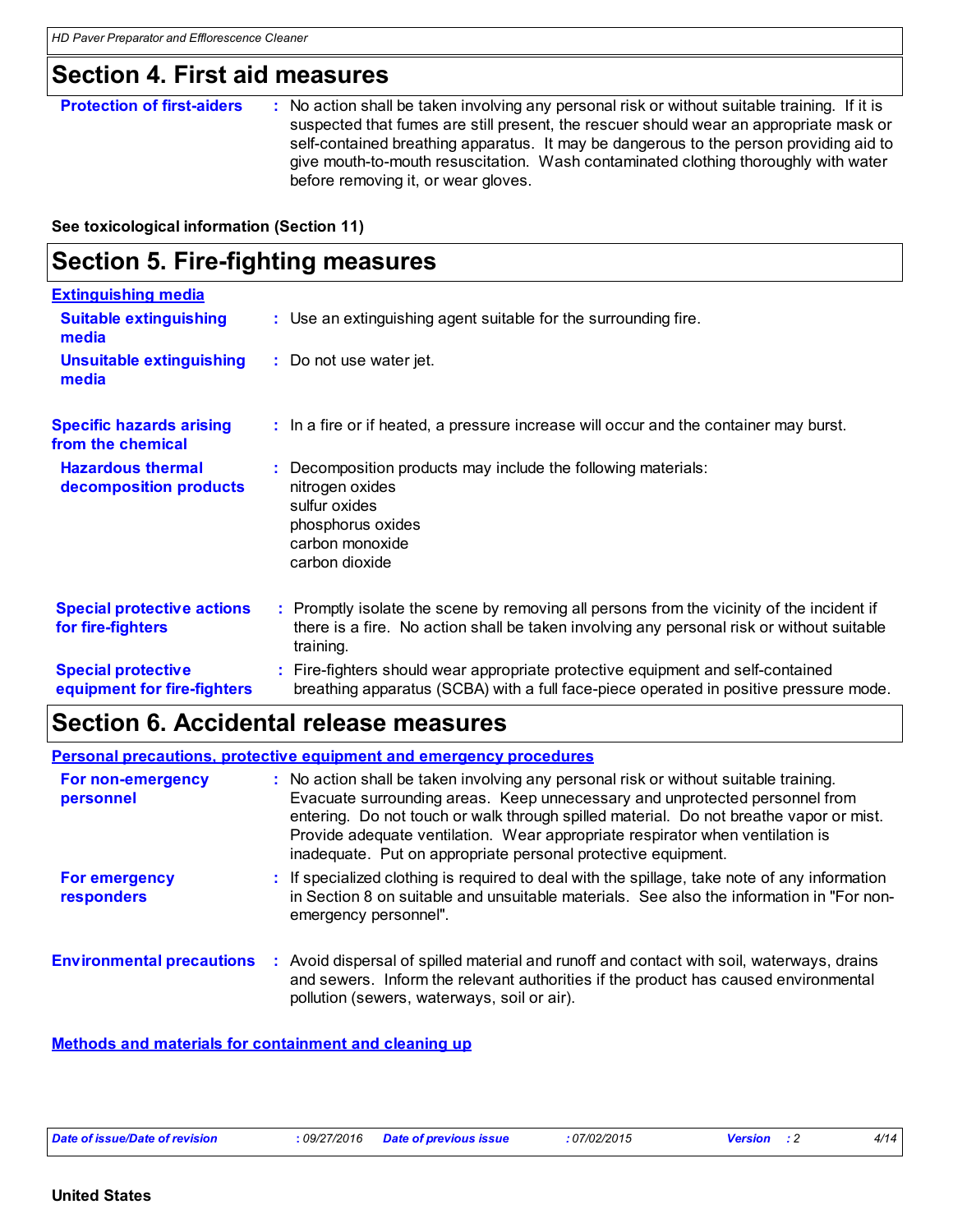## **Section 6. Accidental release measures**

| <b>Small spill</b> | : Stop leak if without risk. Move containers from spill area. Dilute with water and mop<br>up if water-soluble. Alternatively, or if water-insoluble, absorb with an inert dry material<br>and place in an appropriate waste disposal container. Dispose of via a licensed waste<br>disposal contractor.                                                                                                                                                                                                                                                                                                                                                                                                                                                                                                                  |
|--------------------|---------------------------------------------------------------------------------------------------------------------------------------------------------------------------------------------------------------------------------------------------------------------------------------------------------------------------------------------------------------------------------------------------------------------------------------------------------------------------------------------------------------------------------------------------------------------------------------------------------------------------------------------------------------------------------------------------------------------------------------------------------------------------------------------------------------------------|
| <b>Large spill</b> | : Stop leak if without risk. Move containers from spill area. Approach release from<br>upwind. Prevent entry into sewers, water courses, basements or confined areas.<br>Wash spillages into an effluent treatment plant or proceed as follows. Contain and<br>collect spillage with non-combustible, absorbent material e.g. sand, earth, vermiculite<br>or diatomaceous earth and place in container for disposal according to local<br>regulations (see Section 13). The spilled material may be neutralized with sodium<br>carbonate, sodium bicarbonate or sodium hydroxide. Dispose of via a licensed waste<br>disposal contractor. Contaminated absorbent material may pose the same hazard as<br>the spilled product. Note: see Section 1 for emergency contact information and<br>Section 13 for waste disposal. |

## **Section 7. Handling and storage**

**Advice on general occupational hygiene Conditions for safe storage, : including any incompatibilities** Eating, drinking and smoking should be prohibited in areas where this material is **:** handled, stored and processed. Workers should wash hands and face before eating, drinking and smoking. Remove contaminated clothing and protective equipment before entering eating areas. See also Section 8 for additional information on hygiene measures. Store in accordance with local regulations. Store in original container protected from direct sunlight in a dry, cool and well-ventilated area, away from incompatible materials (see Section 10) and food and drink. Store locked up. Separate from alkalis. Keep container tightly closed and sealed until ready for use. Containers that have been opened must be carefully resealed and kept upright to prevent leakage. Do not store in unlabeled containers. Use appropriate containment to avoid environmental contamination. **Protective measures** : Put on appropriate personal protective equipment (see Section 8). Do not get in eyes or on skin or clothing. Do not breathe vapor or mist. Do not ingest. If during normal use the material presents a respiratory hazard, use only with adequate ventilation or wear appropriate respirator. Keep in the original container or an approved alternative made from a compatible material, kept tightly closed when not in use. Keep away from alkalis. Empty containers retain product residue and can be hazardous. Do not reuse container. **: Precautions for safe handling**

## **Section 8. Exposure controls/personal protection**

#### **Control parameters**

**Occupational exposure limits**

| <b>Ingredient name</b>                   |             |                               | <b>Exposure limits</b>                                                                                                                                           |                                                                                                                                                             |      |
|------------------------------------------|-------------|-------------------------------|------------------------------------------------------------------------------------------------------------------------------------------------------------------|-------------------------------------------------------------------------------------------------------------------------------------------------------------|------|
| Phosphoric acid, solution<br>nitric acid |             |                               | TWA: 1 $mg/m3$ 8 hours.<br>STEL: 3 mg/m <sup>3</sup> 15 minutes.<br>TWA: 1 $mg/m3$ 10 hours.<br>STEL: 3 mg/m <sup>3</sup> 15 minutes.<br>TWA: 1 $mg/m3$ 8 hours. | ACGIH TLV (United States, 3/2016).<br>NIOSH REL (United States, 10/2013).<br>OSHA PEL (United States, 2/2013).<br><b>ACGIH TLV (United States, 3/2016).</b> |      |
| Date of issue/Date of revision           | :09/27/2016 | <b>Date of previous issue</b> | :07/02/2015                                                                                                                                                      | <b>Version</b> : 2                                                                                                                                          | 5/14 |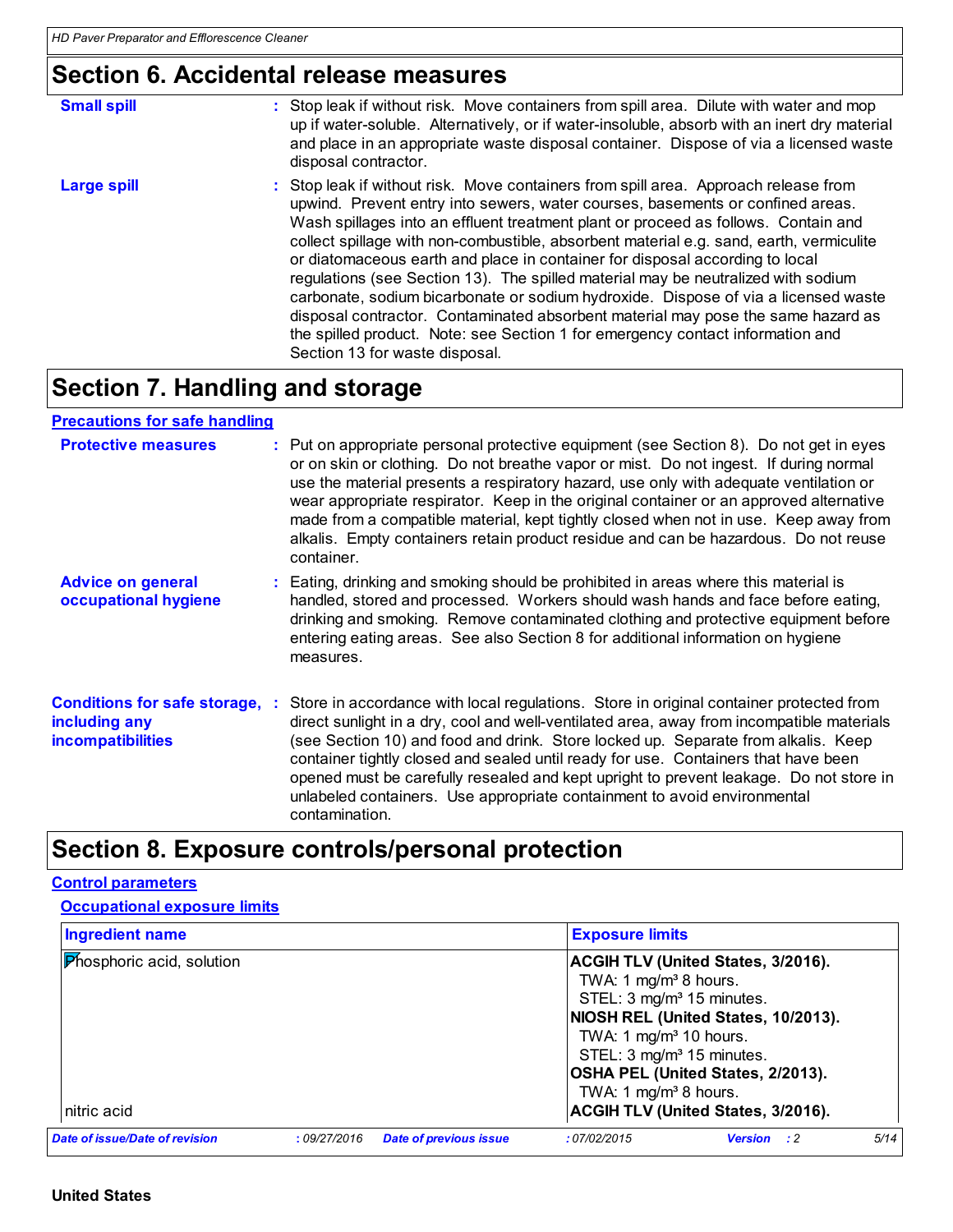## **Section 8. Exposure controls/personal protection**

|                  | TWA: 2 ppm 8 hours.                    |
|------------------|----------------------------------------|
|                  | TWA: 5.2 mg/m <sup>3</sup> 8 hours.    |
|                  | STEL: 4 ppm 15 minutes.                |
|                  | STEL: 10 mg/m <sup>3</sup> 15 minutes. |
|                  | NIOSH REL (United States, 10/2013).    |
|                  | TWA: 2 ppm 10 hours.                   |
|                  | TWA: $5 \text{ mg/m}^3$ 10 hours.      |
|                  | STEL: 4 ppm 15 minutes.                |
|                  | STEL: 10 mg/m <sup>3</sup> 15 minutes. |
|                  | OSHA PEL (United States, 2/2013).      |
|                  | TWA: 2 ppm 8 hours.                    |
|                  | TWA: 5 $mg/m3$ 8 hours.                |
| sulphamidic acid | None.                                  |

| <b>Appropriate engineering</b><br><b>controls</b> | : If user operations generate dust, fumes, gas, vapor or mist, use process enclosures,<br>local exhaust ventilation or other engineering controls to keep worker exposure to<br>airborne contaminants below any recommended or statutory limits. |
|---------------------------------------------------|--------------------------------------------------------------------------------------------------------------------------------------------------------------------------------------------------------------------------------------------------|
| <b>Environmental exposure</b>                     | : Emissions from ventilation or work process equipment should be checked to ensure                                                                                                                                                               |
| <b>controls</b>                                   | they comply with the requirements of environmental protection legislation. In some                                                                                                                                                               |

| . | <u>ever a compressor and confirmation of continuous provisor provident in distance in the control of</u> |
|---|----------------------------------------------------------------------------------------------------------|
|   | cases, fume scrubbers, filters or engineering modifications to the process equipment                     |
|   | will be necessary to reduce emissions to acceptable levels.                                              |
|   |                                                                                                          |

| Individual protection measures |
|--------------------------------|
|                                |

| <b>Hygiene measures</b>      | : Wash hands, forearms and face thoroughly after handling chemical products, before<br>eating, smoking and using the lavatory and at the end of the working period.<br>Appropriate techniques should be used to remove potentially contaminated clothing.<br>Wash contaminated clothing before reusing. Ensure that eyewash stations and safety<br>showers are close to the workstation location.                                                                                                                                                                                                                      |
|------------------------------|------------------------------------------------------------------------------------------------------------------------------------------------------------------------------------------------------------------------------------------------------------------------------------------------------------------------------------------------------------------------------------------------------------------------------------------------------------------------------------------------------------------------------------------------------------------------------------------------------------------------|
| <b>Eye/face protection</b>   | : Safety eyewear complying with an approved standard should be used when a risk<br>assessment indicates this is necessary to avoid exposure to liquid splashes, mists,<br>gases or dusts. If contact is possible, the following protection should be worn, unless<br>the assessment indicates a higher degree of protection: chemical splash goggles and/<br>or face shield. If inhalation hazards exist, a full-face respirator may be required<br>instead.                                                                                                                                                           |
| <b>Skin protection</b>       |                                                                                                                                                                                                                                                                                                                                                                                                                                                                                                                                                                                                                        |
| <b>Hand protection</b>       | : Chemical-resistant, impervious gloves complying with an approved standard should be<br>worn at all times when handling chemical products if a risk assessment indicates this is<br>necessary. Considering the parameters specified by the glove manufacturer, check<br>during use that the gloves are still retaining their protective properties. It should be<br>noted that the time to breakthrough for any glove material may be different for different<br>glove manufacturers. In the case of mixtures, consisting of several substances, the<br>protection time of the gloves cannot be accurately estimated. |
| <b>Body protection</b>       | Personal protective equipment for the body should be selected based on the task<br>being performed and the risks involved and should be approved by a specialist before<br>handling this product.                                                                                                                                                                                                                                                                                                                                                                                                                      |
| <b>Other skin protection</b> | : Appropriate footwear and any additional skin protection measures should be selected<br>based on the task being performed and the risks involved and should be approved by a<br>specialist before handling this product.                                                                                                                                                                                                                                                                                                                                                                                              |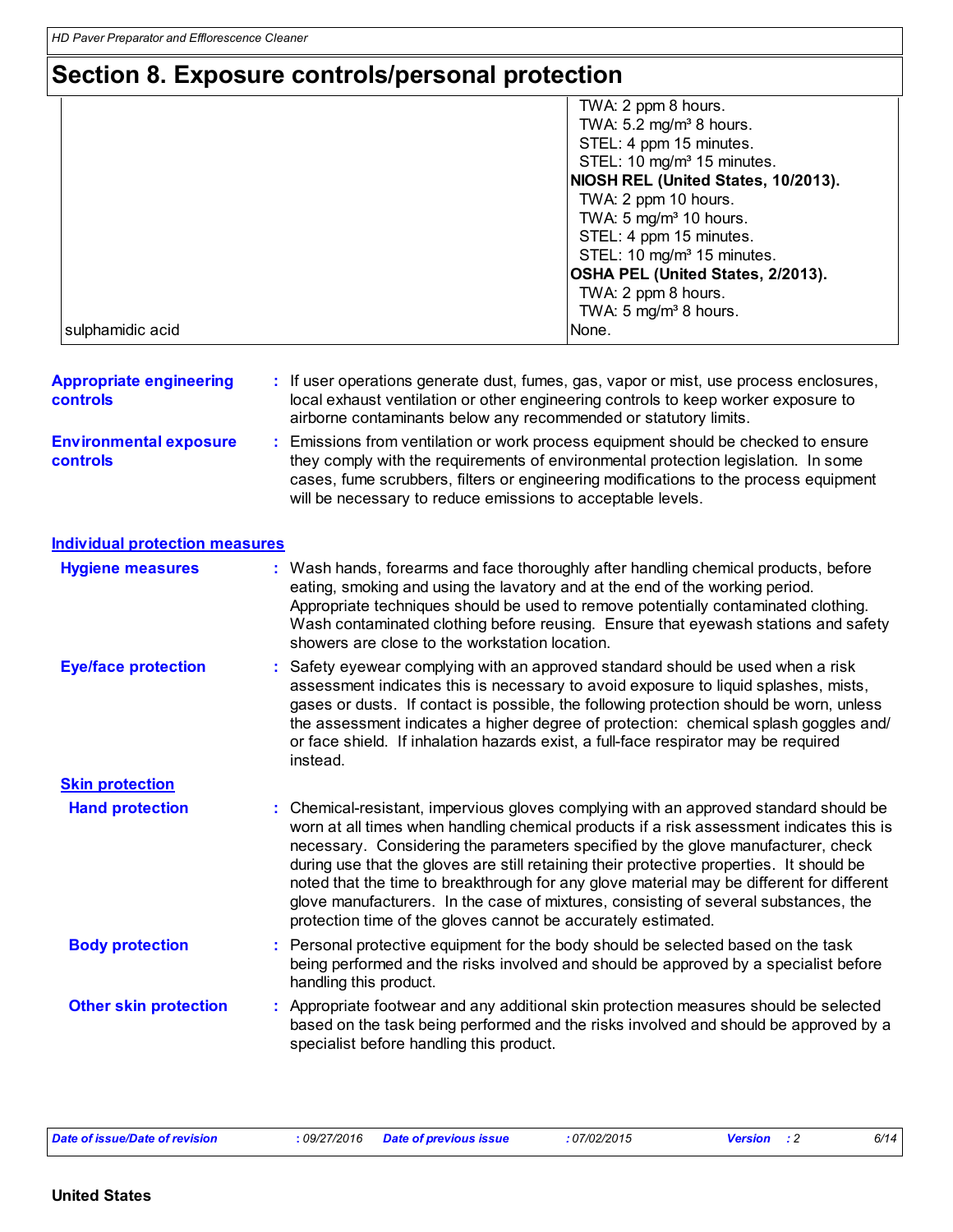## **Section 8. Exposure controls/personal protection**

#### **Respiratory protection :**

Based on the hazard and potential for exposure, select a respirator that meets the appropriate standard or certification. Respirators must be used according to a respiratory protection program to ensure proper fitting, training, and other important aspects of use.

## **Section 9. Physical and chemical properties**

| <b>Appearance</b>                                 |                                                               |
|---------------------------------------------------|---------------------------------------------------------------|
| <b>Physical state</b>                             | $:$ Liquid.                                                   |
| <b>Color</b>                                      | Yellow.                                                       |
| Odor                                              | Lemon-like.                                                   |
| <b>Odor threshold</b>                             | Not available.                                                |
| pH                                                | : 0.1                                                         |
| <b>Melting point</b>                              | $\sqrt{\mathcal{Z}}$ -30°C (<-22°F)                           |
| <b>Boiling point</b>                              | $100^{\circ}$ C (212 $^{\circ}$ F)                            |
| <b>Flash point</b>                                | : Not available.                                              |
| <b>Evaporation rate</b>                           | : Not available.                                              |
| <b>Flammability (solid, gas)</b>                  | : Not applicable.                                             |
| Lower and upper explosive<br>(flammable) limits   | : Not available.                                              |
| <b>Vapor pressure</b>                             | $:$ Not available.                                            |
| <b>Vapor density</b>                              | Not available.                                                |
| <b>Relative density</b>                           | Not available.                                                |
| <b>Solubility</b>                                 | Soluble in the following materials: cold water and hot water. |
| <b>Solubility in water</b>                        | : Not available.                                              |
| <b>Partition coefficient: n-</b><br>octanol/water | : Not available.                                              |
| <b>Auto-ignition temperature</b>                  | : Not available.                                              |
| <b>Decomposition temperature</b>                  | : Not available.                                              |
| <b>SADT</b>                                       | $:$ Not available.                                            |
| <b>Viscosity</b>                                  | Not available.                                                |
| <b>Density</b>                                    | $\frac{1}{16}$ to 1.18 g/cm <sup>3</sup>                      |

## **Section 10. Stability and reactivity**

| <b>Reactivity</b>                                   | : No specific test data related to reactivity available for this product or its ingredients.                                                                              |  |  |  |  |
|-----------------------------------------------------|---------------------------------------------------------------------------------------------------------------------------------------------------------------------------|--|--|--|--|
| <b>Chemical stability</b>                           | : The product is stable.                                                                                                                                                  |  |  |  |  |
| <b>Possibility of hazardous</b><br><b>reactions</b> | : Under normal conditions of storage and use, hazardous reactions will not occur.                                                                                         |  |  |  |  |
|                                                     | Under normal conditions of storage and use, hazardous polymerization will not occur.                                                                                      |  |  |  |  |
| <b>Conditions to avoid</b>                          | : No specific data.                                                                                                                                                       |  |  |  |  |
| Incompatible materials                              | : Reactive or incompatible with the following materials: oxidizing materials, reducing<br>materials, combustible materials, organic materials, metals, acids and alkalis. |  |  |  |  |
| Date of issue/Date of revision                      | 7/14<br>:09/27/2016<br><b>Date of previous issue</b><br>:07/02/2015<br><b>Version</b> : 2                                                                                 |  |  |  |  |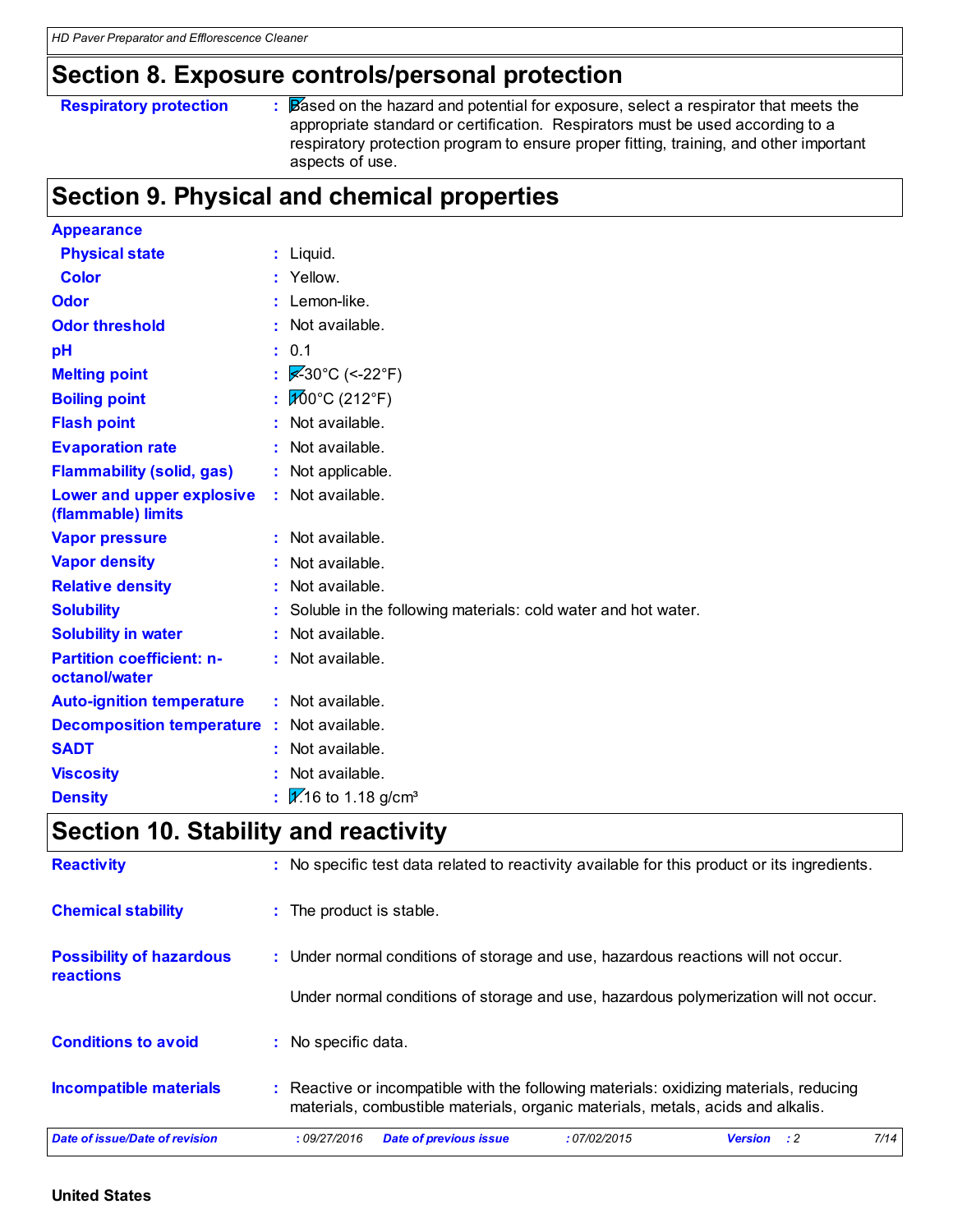## **Section 10. Stability and reactivity**

Attacks many metals producing extremely flammable hydrogen gas which can form explosive mixtures with air.

#### **Hazardous decomposition products** Under normal conditions of storage and use, hazardous decomposition products should **:** not be produced.

## **Section 11. Toxicological information**

#### **Information on toxicological effects**

#### **Acute toxicity**

| <b>Product/ingredient name</b>   | <b>Result</b> | <b>Species</b> | <b>Dose</b>  | <b>Exposure</b> |
|----------------------------------|---------------|----------------|--------------|-----------------|
| <b>Phosphoric acid, solution</b> | LD50 Dermal   | Rabbit         | $2740$ mg/kg |                 |
|                                  | LD50 Oral     | Rat            | $1.25$ g/kg  |                 |
| sulphamidic acid                 | LD50 Oral     | Rat            | 3160 mg/kg   |                 |

#### **Irritation/Corrosion**

| <b>Product/ingredient name</b> | <b>Result</b>            | <b>Species</b> | <b>Score</b> | <b>Exposure</b> | <b>Observation</b> |
|--------------------------------|--------------------------|----------------|--------------|-----------------|--------------------|
| <b>Sulphamidic acid</b>        | Eyes - Moderate irritant | Rabbit         |              | 20 milligrams   |                    |
|                                | Eyes - Severe irritant   | Rabbit         |              | 24 hours 250  - |                    |
|                                |                          |                |              | Micrograms      |                    |
|                                | Skin - Severe irritant   | Rabbit         |              | 24 hours 500  - |                    |
|                                |                          |                |              | milligrams      |                    |

| <b>Conclusion/Summary</b>                               |                                                           |
|---------------------------------------------------------|-----------------------------------------------------------|
| <b>Skin</b>                                             | : Corrosive to the skin.                                  |
| <b>Eyes</b>                                             | Corrosive to eyes.                                        |
| <b>Respiratory</b>                                      | : Corrosive to the respiratory system.                    |
| <b>Sensitization</b>                                    |                                                           |
| Not available.                                          |                                                           |
| <b>Mutagenicity</b>                                     |                                                           |
| <b>Conclusion/Summary</b>                               | $:$ Not available.                                        |
| <b>Carcinogenicity</b>                                  |                                                           |
| <b>Conclusion/Summary</b>                               | $:$ Not available.                                        |
| <b>Reproductive toxicity</b>                            |                                                           |
| <b>Conclusion/Summary</b>                               | $:$ Not available.                                        |
| <b>Teratogenicity</b>                                   |                                                           |
| <b>Conclusion/Summary</b>                               | : Not available.                                          |
| <b>Specific target organ toxicity (single exposure)</b> |                                                           |
| Not available.                                          |                                                           |
|                                                         | <b>Specific target organ toxicity (repeated exposure)</b> |
| Not available.                                          |                                                           |
| <b>Aspiration hazard</b>                                |                                                           |
| Not available.                                          |                                                           |
| <b>Information on the likely</b><br>routes of exposure  | : Routes of entry anticipated: Oral, Dermal, Inhalation.  |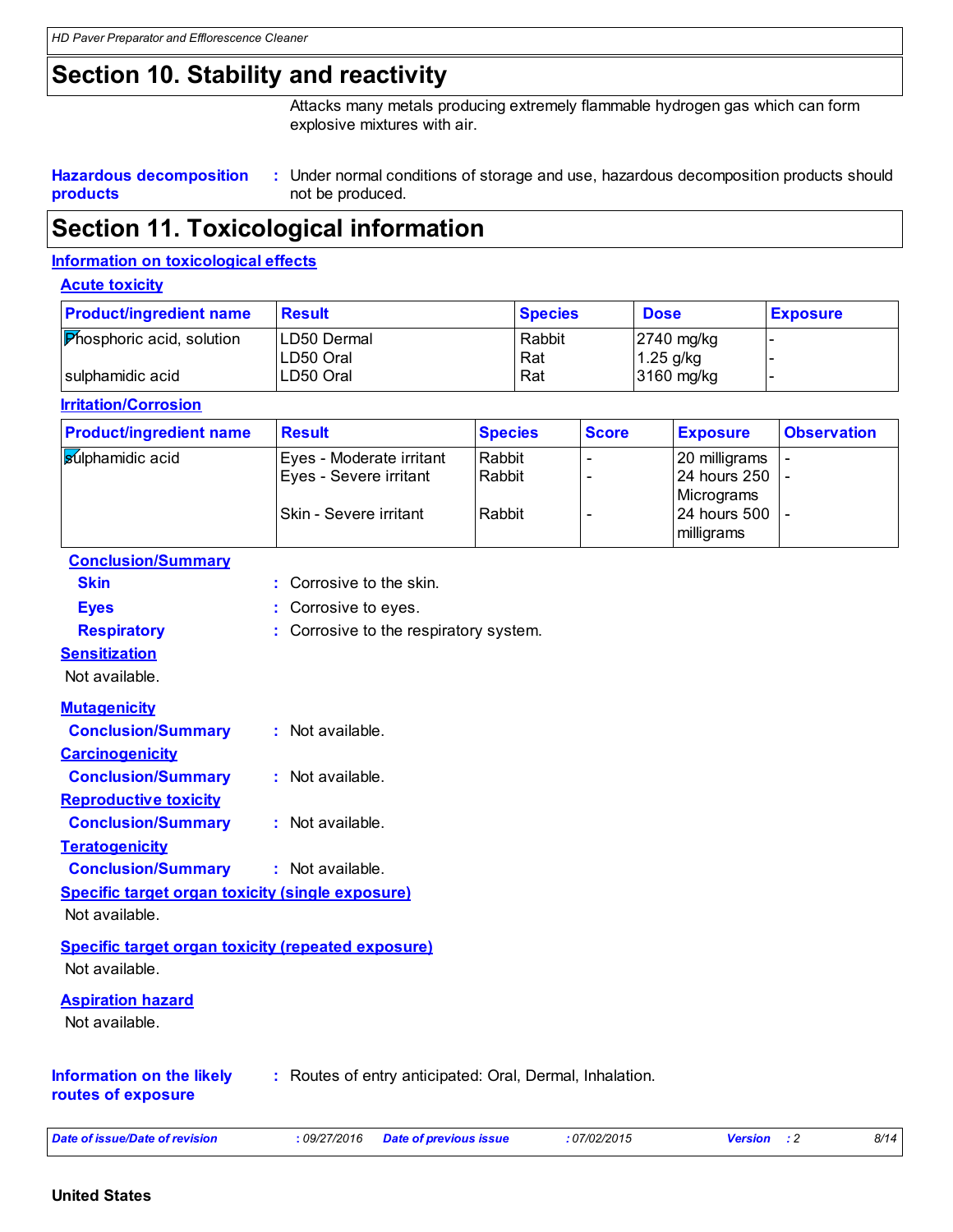## **Section 11. Toxicological information**

| <b>Potential acute health effects</b> |                                                                   |
|---------------------------------------|-------------------------------------------------------------------|
| <b>Eye contact</b>                    | : Causes serious eye damage.                                      |
| <b>Inhalation</b>                     | : No known significant effects or critical hazards.               |
| <b>Skin contact</b>                   | : Causes severe burns.                                            |
| <b>Ingestion</b>                      | : Severely corrosive to the digestive tract. Causes severe burns. |

#### **Symptoms related to the physical, chemical and toxicological characteristics Skin contact Ingestion Inhalation** : No specific data. Adverse symptoms may include the following: **:** stomach pains Adverse symptoms may include the following: **:** pain or irritation redness blistering may occur **Eye contact :** Adverse symptoms may include the following: pain watering redness

|                                                   | Delayed and immediate effects and also chronic effects from short and long term exposure |
|---------------------------------------------------|------------------------------------------------------------------------------------------|
| <b>Short term exposure</b>                        |                                                                                          |
| <b>Potential immediate</b><br><b>effects</b>      | $:$ Not available.                                                                       |
| <b>Potential delayed effects</b>                  | : Not available.                                                                         |
| <b>Long term exposure</b>                         |                                                                                          |
| <b>Potential immediate</b><br><b>effects</b>      | $:$ Not available.                                                                       |
| <b>Potential delayed effects : Not available.</b> |                                                                                          |
| <b>Potential chronic health effects</b>           |                                                                                          |
| Not available.                                    |                                                                                          |
| General                                           | : No known significant effects or critical hazards.                                      |
| <b>Carcinogenicity</b>                            | : No known significant effects or critical hazards.                                      |
| <b>Mutagenicity</b>                               | : No known significant effects or critical hazards.                                      |
| <b>Teratogenicity</b>                             | No known significant effects or critical hazards.                                        |
| <b>Developmental effects</b>                      | : No known significant effects or critical hazards.                                      |

**Fertility effects :** No known significant effects or critical hazards.

#### **Numerical measures of toxicity**

#### **Acute toxicity estimates**

| Route  | <b>ATE value</b> |
|--------|------------------|
| Oral   | 9791.3 mg/kg     |
| Dermal | 25279.5 mg/kg    |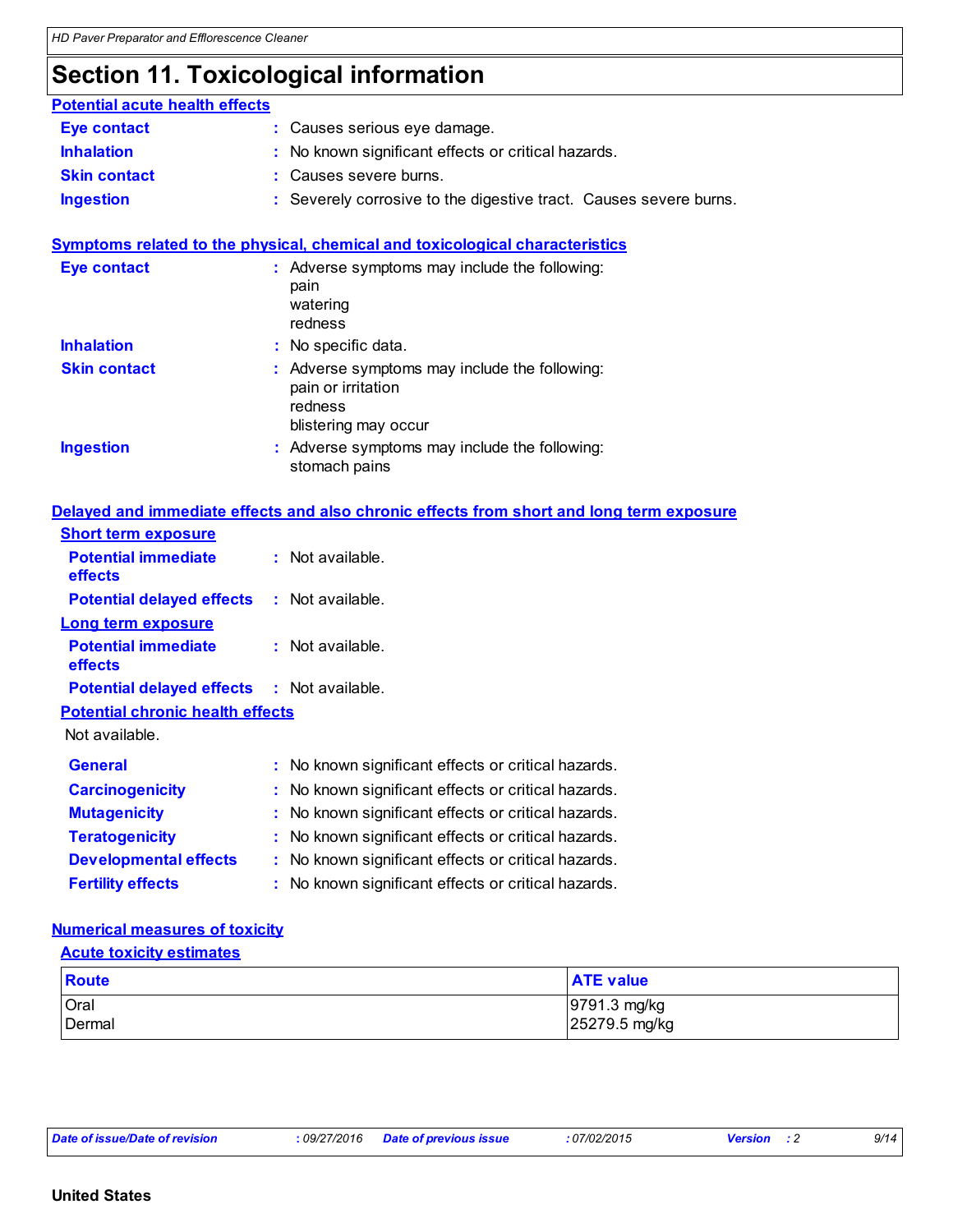## **Section 12. Ecological information**

| <b>TOXICILY</b>                  |                                   |                                 |                 |
|----------------------------------|-----------------------------------|---------------------------------|-----------------|
| <b>Product/ingredient name</b>   | <b>Result</b>                     | <b>Species</b>                  | <b>Exposure</b> |
| <b>Phosphoric acid, solution</b> | Acute EC50 105 ppm Fresh water    | Daphnia - Daphnia magna         | 148 hours       |
|                                  | Acute LC50 60 ppm Fresh water     | Fish - Lepomis macrochirus      | 96 hours        |
| nitric acid                      | Acute EC50 100 to 1000 mg/l       | Algae                           | 48 hours        |
|                                  | Acute LC50 72 ppm Fresh water     | Fish - Gambusia affinis - Adult | 96 hours        |
| sulphamidic acid                 | Acute LC50 14200 µg/l Fresh water | Fish - Pimephales promelas      | 96 hours        |

#### **Persistence and degradability**

| <b>Product/ingredient name</b> | <b>Aquatic half-life</b> | <b>Photolysis</b> | <b>Biodegradability</b> |
|--------------------------------|--------------------------|-------------------|-------------------------|
| <b>R</b> itric acid            |                          |                   | Readily                 |

#### **Bioaccumulative potential**

| <b>Product/ingredient name</b> | $\mathsf{LogP}_\mathsf{ow}$ | <b>BCF</b> | <b>Potential</b> |
|--------------------------------|-----------------------------|------------|------------------|
| <b>pitric</b> acid             | $-0.21$                     |            | low              |
| sulphamidic acid               | 0.101                       |            | low              |

#### **Mobility in soil**

**Toxicity**

| <b>Soil/water partition</b> | : Not available. |
|-----------------------------|------------------|
| <b>coefficient (Koc)</b>    |                  |

#### **Other adverse effects** : No known significant effects or critical hazards.

## **Section 13. Disposal considerations**

The generation of waste should be avoided or minimized wherever possible. Disposal of this product, solutions and any by-products should at all times comply with the requirements of environmental protection and waste disposal legislation and any regional local authority requirements. Dispose of surplus and non-recyclable products via a licensed waste disposal contractor. Waste should not be disposed of untreated to the sewer unless fully compliant with the requirements of all authorities with jurisdiction. Waste packaging should be recycled. Incineration or landfill should only be considered when recycling is not feasible. This material and its container must be disposed of in a safe way. Care should be taken when handling emptied containers that have not been cleaned or rinsed out. Empty containers or liners may retain some product residues. Avoid dispersal of spilled material and runoff and contact with soil, waterways, drains and sewers. **Disposal methods :**

## **Section 14. Transport information**

|                                                                                                                                 | <b>DOT Classification</b>                                                                         | <b>IMDG</b>                                                                                          | <b>IATA</b>                                                                                                    |  |
|---------------------------------------------------------------------------------------------------------------------------------|---------------------------------------------------------------------------------------------------|------------------------------------------------------------------------------------------------------|----------------------------------------------------------------------------------------------------------------|--|
| UN number                                                                                                                       | UN3264                                                                                            | UN3264                                                                                               | UN3264                                                                                                         |  |
| <b>UN proper</b><br>shipping name                                                                                               | $\chi$ Corrosive liquid, acidic,<br>inorganic, n.o.s. (Phosphoric<br>acid, solution, nitric acid) | <b>CORROSIVE LIQUID, ACIDIC,</b><br>INORGANIC, N.O.S.<br>(Phosphoric acid, solution, nitric<br>acid) | $\sqrt{\mathcal{Q}}$ orrosive liquid, acidic,<br>inorganic, n.o.s. (Phosphoric<br>acid, solution, nitric acid) |  |
| Date of issue/Date of revision<br>10/14<br>:09/27/2016<br><b>Date of previous issue</b><br>:07/02/2015<br><b>Version</b><br>- 2 |                                                                                                   |                                                                                                      |                                                                                                                |  |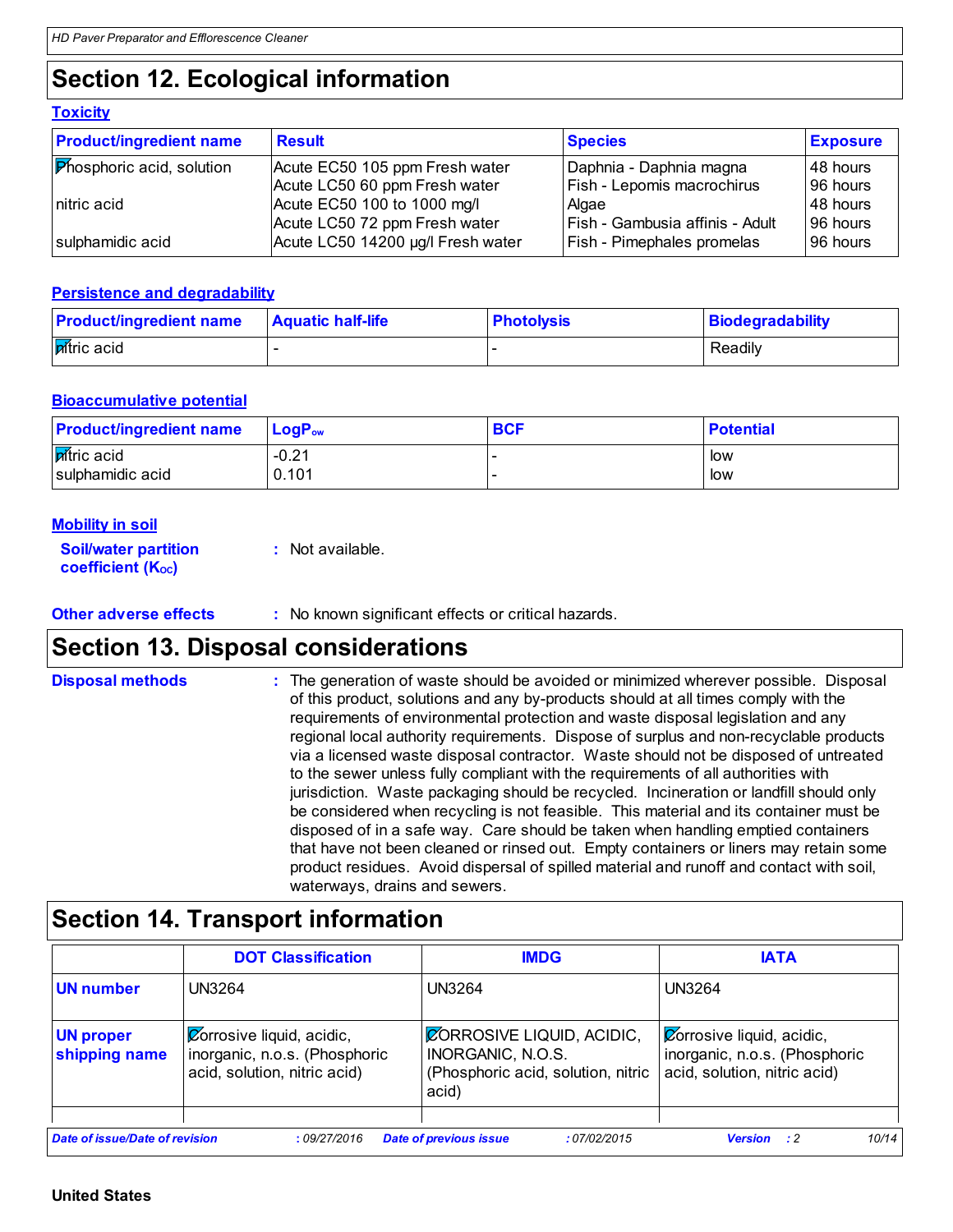## **Section 14. Transport information**

|                                                       | 00000011 17. 1100190010 111101111001011                                                                                                                                                                                                                                                                                                                                                                                                                                                        |                                                                                    |                                                                                                                                                                                                                                                                                                                                                             |
|-------------------------------------------------------|------------------------------------------------------------------------------------------------------------------------------------------------------------------------------------------------------------------------------------------------------------------------------------------------------------------------------------------------------------------------------------------------------------------------------------------------------------------------------------------------|------------------------------------------------------------------------------------|-------------------------------------------------------------------------------------------------------------------------------------------------------------------------------------------------------------------------------------------------------------------------------------------------------------------------------------------------------------|
| <b>Transport</b><br>hazard class<br>(e <sub>s</sub> ) | 8                                                                                                                                                                                                                                                                                                                                                                                                                                                                                              | 8                                                                                  | 8                                                                                                                                                                                                                                                                                                                                                           |
| <b>Packing group</b>                                  | $\mathbf{I}$                                                                                                                                                                                                                                                                                                                                                                                                                                                                                   | Ш                                                                                  | Ш                                                                                                                                                                                                                                                                                                                                                           |
| <b>Environmental</b><br>hazards                       | No.                                                                                                                                                                                                                                                                                                                                                                                                                                                                                            | No.                                                                                | No.                                                                                                                                                                                                                                                                                                                                                         |
| <b>Additional</b><br>information                      | <b>Reportable quantity</b><br>11738.5 lbs / 5329.3 kg [1203.3<br>gal / 4554.9 L]<br>Package sizes shipped in<br>quantities less than the product<br>reportable quantity are not<br>subject to the RQ (reportable<br>quantity) transportation<br>requirements.<br><b>Limited quantity</b><br>Yes.<br><b>Packaging instruction</b><br>Passenger aircraft<br>Quantity limitation: 1 L<br>Cargo aircraft<br>Quantity limitation: 30 L<br><b>Special provisions</b><br>386, B2, IB2, T11, TP2, TP27 | <b>Emergency schedules (EmS)</b><br>$F-A, S-B$<br><b>Special provisions</b><br>274 | <b>Passenger and Cargo Aircraft</b><br>Quantity limitation: 1 L<br>Packaging instructions: 851<br><b>Cargo Aircraft Only Quantity</b><br>limitation: 30 L<br>Packaging instructions: 855<br><b>Limited Quantities -</b><br><b>Passenger Aircraft Quantity</b><br>limitation: 0.5 L<br>Packaging instructions: Y840<br><b>Special provisions</b><br>A3, A803 |

**Special precautions for user**

**Transport within user's premises:** always transport in closed containers that are **:** upright and secure. Ensure that persons transporting the product know what to do in the event of an accident or spillage.

#### **Transport in bulk according to Annex II of MARPOL and the IBC Code :** Not available.

## **Section 15. Regulatory information**

| <b>U.S. Federal regulations</b>                                              |  | : United States inventory (TSCA 8b): All components are listed or exempted. |
|------------------------------------------------------------------------------|--|-----------------------------------------------------------------------------|
|                                                                              |  | Clean Water Act (CWA) 311: Phosphoric acid, solution; nitric acid           |
|                                                                              |  | Clean Air Act (CAA) 112 regulated toxic substances: nitric acid             |
| Clean Air Act Section 112 :<br>(b) Hazardous Air<br><b>Pollutants (HAPS)</b> |  | Not listed                                                                  |
| <b>Clean Air Act Section 602</b><br><b>Class I Substances</b>                |  | : Not listed                                                                |
|                                                                              |  |                                                                             |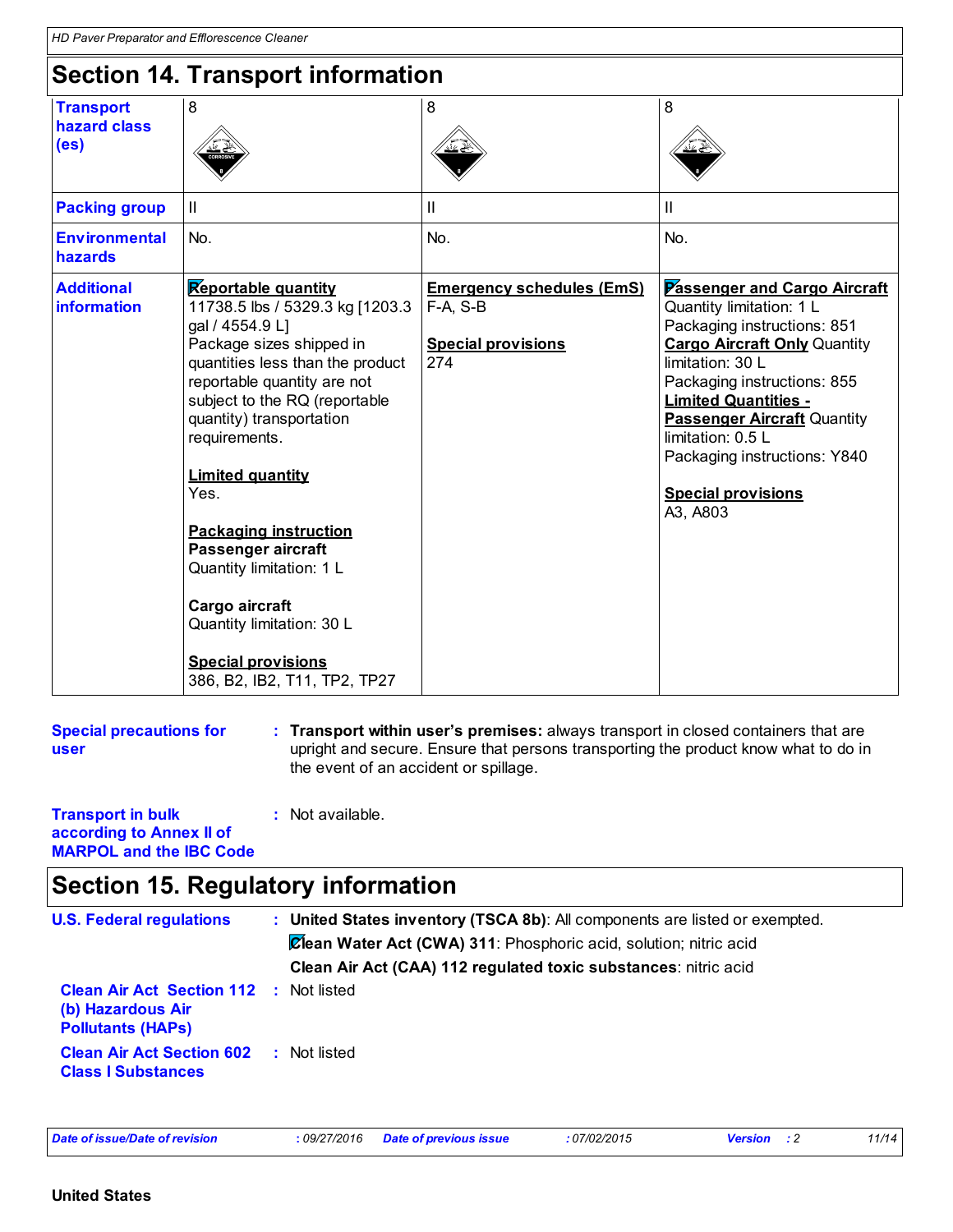## **Section 15. Regulatory information**

| <b>Clean Air Act Section 602</b><br><b>Class II Substances</b> | : Not listed |
|----------------------------------------------------------------|--------------|
| <b>DEA List I Chemicals</b><br>(Precursor Chemicals)           | : Not listed |
| <b>DEA List II Chemicals</b><br><b>(Essential Chemicals)</b>   | : Not listed |

#### **SARA 302/304**

#### **Composition/information on ingredients**

|                   |               |            | <b>SARA 302 TPQ</b> |           | <b>SARA 304 RQ</b> |           |
|-------------------|---------------|------------|---------------------|-----------|--------------------|-----------|
| <b>Name</b>       | $\frac{9}{6}$ | <b>EHS</b> | (lbs)               | (gallons) | (lbs)              | (gallons) |
| <b>Atric</b> acid | ≤10           | Yes.       | 1000                | 85.7      | 1000               | 85.7      |

**SARA 304 RQ :** 11738.5 lbs / 5329.3 kg [1203.3 gal / 4554.9 L]

#### **SARA 311/312**

**Classification :** Immediate (acute) health hazard

#### **Composition/information on ingredients**

| <b>Name</b>                      | $\frac{9}{6}$ | <b>Fire</b>     | <b>Sudden</b><br>hazard release of<br><b>pressure</b> | <b>Reactive</b> | <b>Immediate</b><br>(acute)<br>health<br>hazard | <b>Delayed</b><br>(chronic)<br>health<br>hazard |
|----------------------------------|---------------|-----------------|-------------------------------------------------------|-----------------|-------------------------------------------------|-------------------------------------------------|
| <b>Phosphoric acid, solution</b> | ≥10 - ≤25     | IN <sub>o</sub> | No.                                                   | Yes.            | Yes.                                            | No.                                             |
| nitric acid                      | ≤10           | Yes.            | No.                                                   | Yes.            | Yes.                                            | No.                                             |
| sulphamidic acid                 | ≤5            | Yes.            | No.                                                   | Yes.            | Yes.                                            | No.                                             |

#### **SARA 313**

|                                           | <b>Product name</b> | <b>CAS number</b> | $\frac{9}{6}$ |
|-------------------------------------------|---------------------|-------------------|---------------|
| <b>Form R - Reporting</b><br>requirements | <b>P</b> itric acid | 7697-37-2         | ≤10           |
| <b>Supplier notification</b>              | Mítric acid         | 7697-37-2         | ≤10           |

SARA 313 notifications must not be detached from the SDS and any copying and redistribution of the SDS shall include copying and redistribution of the notice attached to copies of the SDS subsequently redistributed.

#### **State regulations**

| <b>Massachusetts</b>                          | : The following components are listed: PHOSPHORIC ACID; NITRIC ACID                                   |
|-----------------------------------------------|-------------------------------------------------------------------------------------------------------|
| <b>New York</b>                               | : The following components are listed: Phosphoric acid; Nitric acid                                   |
| <b>New Jersey</b>                             | : The following components are listed: PHOSPHORIC ACID; NITRIC ACID; SULPHAMIC<br>ACID; SULFAMIC ACID |
| <b>Pennsylvania</b>                           | : The following components are listed: PHOSPHORIC ACID; NITRIC ACID                                   |
| <b>California Prop. 65</b>                    |                                                                                                       |
| None of the components are listed.            |                                                                                                       |
|                                               | <b>Chemical Weapon Convention List Schedules I, II &amp; III Chemicals</b>                            |
| Not listed.                                   |                                                                                                       |
| <b>Montreal Protocol (Annexes A, B, C, E)</b> |                                                                                                       |

Not listed.

#### **Stockholm Convention on Persistent Organic Pollutants**

| Date of issue/Date of revision | : 09/27/2016 Date of previous issue | :07/02/2015 | <b>Version</b> : 2 | 12/14 |
|--------------------------------|-------------------------------------|-------------|--------------------|-------|
|                                |                                     |             |                    |       |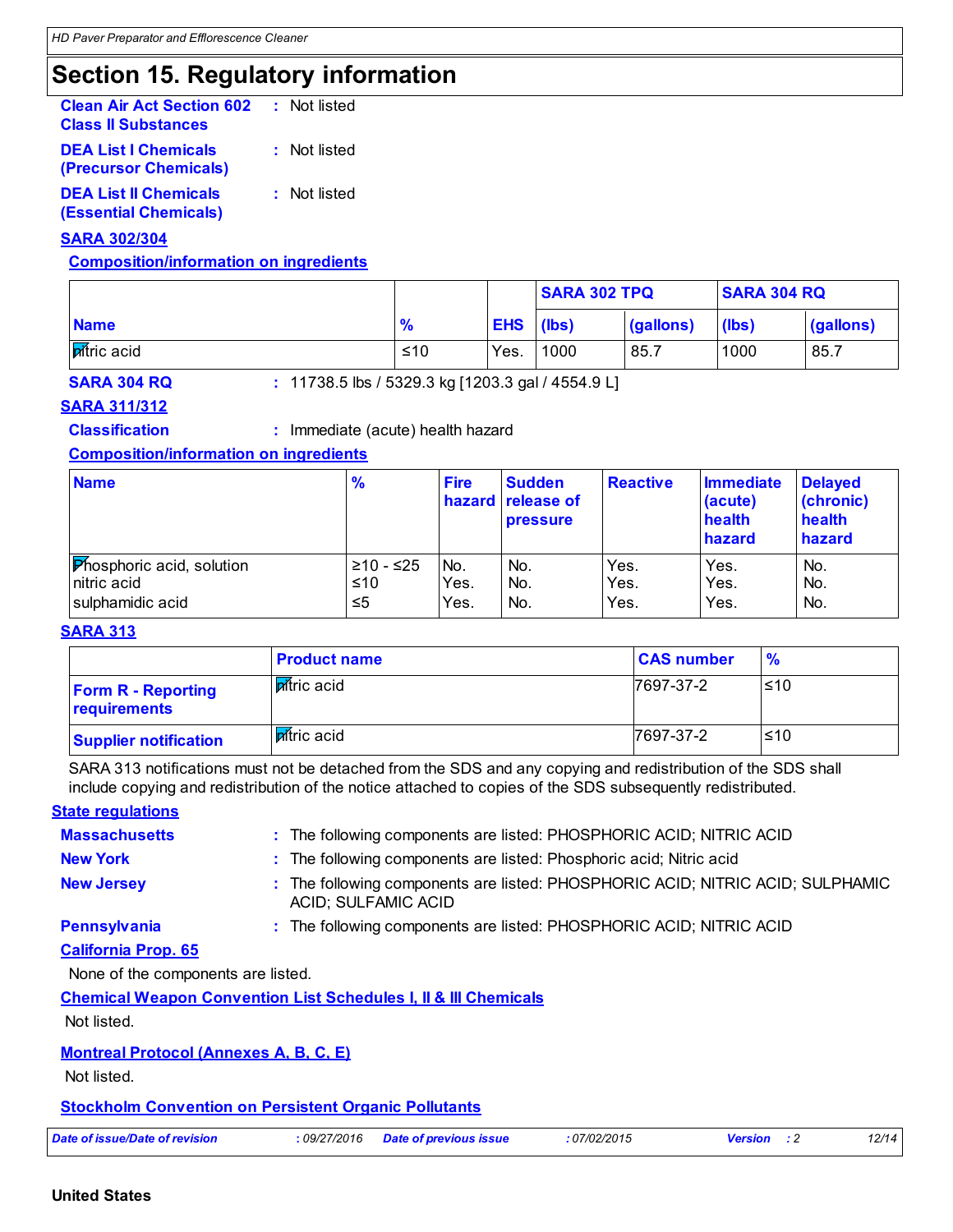## **Section 15. Regulatory information**

Not listed.

#### **Rotterdam Convention on Prior Informed Consent (PIC)**

Not listed.

#### **UNECE Aarhus Protocol on POPs and Heavy Metals**

Not listed.

## **Section 16. Other information**

**Hazardous Material Information System (U.S.A.)**



**Caution: HMIS® ratings are based on a 0-4 rating scale, with 0 representing minimal hazards or risks, and 4 representing significant hazards or risks Although HMIS® ratings are not required on SDSs under 29 CFR 1910.1200, the preparer may choose to provide them. HMIS® ratings are to be used with a fully implemented HMIS® program. HMIS® is a registered mark of the National Paint & Coatings Association (NPCA). HMIS® materials may be purchased exclusively from J. J. Keller (800) 327-6868.**

**The customer is responsible for determining the PPE code for this material.**

**National Fire Protection Association (U.S.A.)**



**Reprinted with permission from NFPA 704-2001, Identification of the Hazards of Materials for Emergency Response Copyright ©1997, National Fire Protection Association, Quincy, MA 02269. This reprinted material is not the complete and official position of the National Fire Protection Association, on the referenced subject which is represented only by the standard in its entirety.**

**Copyright ©2001, National Fire Protection Association, Quincy, MA 02269. This warning system is intended to be interpreted and applied only by properly trained individuals to identify fire, health and reactivity hazards of chemicals. The user is referred to certain limited number of chemicals with recommended classifications in NFPA 49 and NFPA 325, which would be used as a guideline only. Whether the chemicals are classified by NFPA or not, anyone using the 704 systems to classify chemicals does so at their own risk.**

#### **Procedure used to derive the classification**

| <b>Classification</b>                  |                | <b>Justification</b>                           |  |
|----------------------------------------|----------------|------------------------------------------------|--|
| Skin Corr. 1, H314<br>Eye Dam. 1, H318 |                | On basis of test data<br>On basis of test data |  |
| <b>History</b>                         |                |                                                |  |
| Date of issue/Date of<br>revision      | : 09/27/2016   |                                                |  |
| Date of previous issue                 | : 07/02/2015   |                                                |  |
| <b>Version</b>                         | $\therefore$ 2 |                                                |  |
| <b>Prepared by</b>                     | $:$ IHS        |                                                |  |

*Date of issue/Date of revision* **:** *09/27/2016 Date of previous issue : 07/02/2015 Version : 2 13/14*